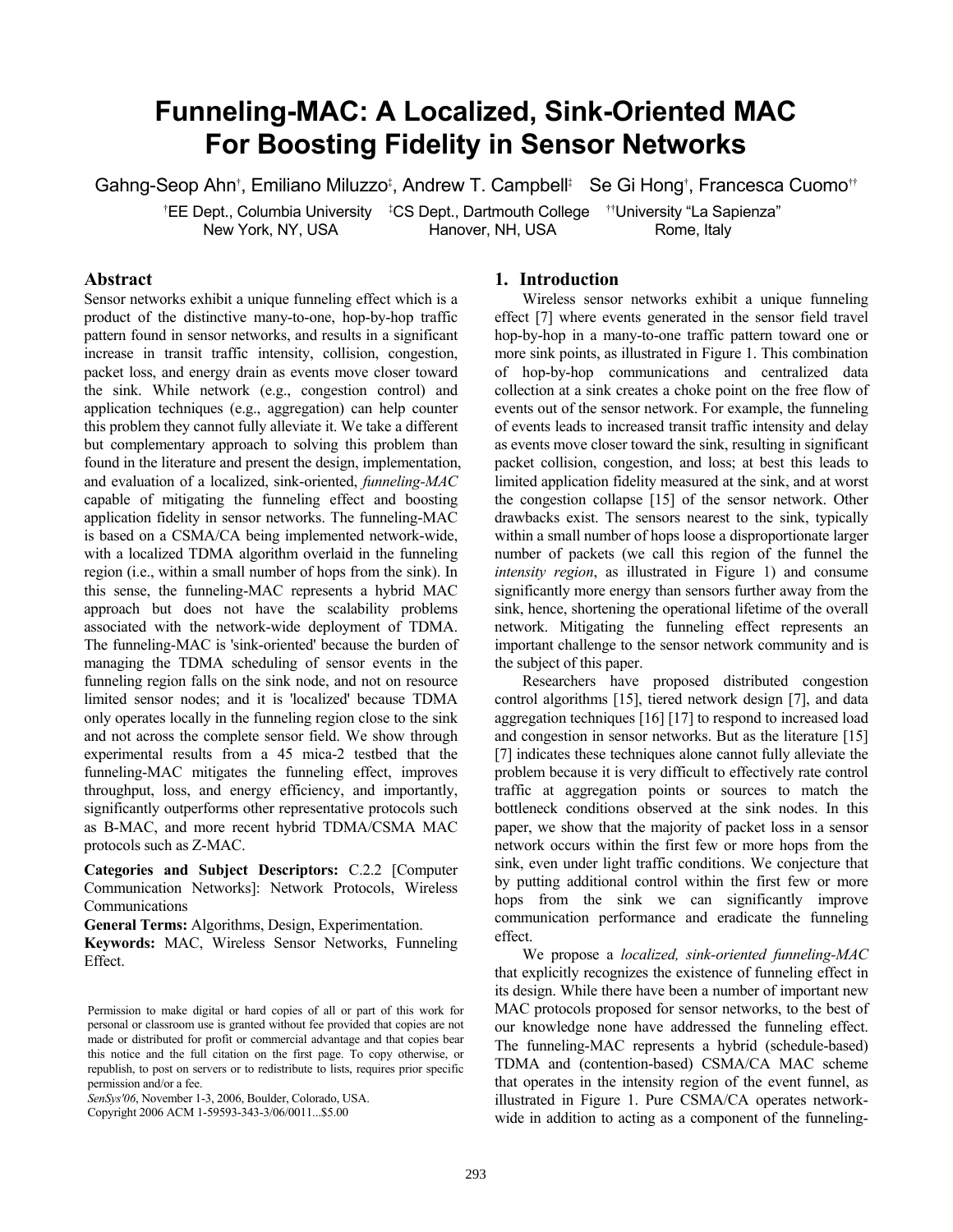

Figure 1. Funneling effect in sensor networks **CSMA** with varying data rates



**distribution function of loss over varying distance from the sink for CSMA**

MAC that operates in the intensity region. The funneling-MAC mitigates the funneling effect by using local TDMA scheduling in the intensity region only, providing additional scheduling opportunities to nodes closer to the sink, which typically carry considerably more traffic than nodes further away from the sink. The funneling-MAC is sink-oriented because the burden of managing TDMA scheduling of sensor events in the intensity region falls on the sink node, and not on resource limited sensor nodes. The funneling-MAC is localized in operation because TDMA only operates in the intensity region close to the sink and not across the complete sensor field. The burden of computing and maintaining the depth of the intensity region also falls on the sink. We assume that the sink is likely to have more computational capability and energy reserves than simple sensors; however, the funneling-MAC does not rely on this to operate efficiently. By using TDMA in this localized manner, and putting more management onus on the sink not the sensors, we offer a scalable solution for the deployment of TDMA scheduling in sensor networks, one that is capable of boosting application fidelity as measured at the sink, but does not have the scalability problems associated with the network-wide deployment of TDMA, which, we believe, is untenable today as a network-wide deployment strategy for large-scale sensor networks.

The structure of the paper is as follows. In Section 2 we show the impact of the funneling effect using results from an experimental sensor network. The effectiveness of existing MACs to counter the funneling effect is discussed in Section 3. Following this, we present the detailed design of the funneling-MAC algorithms in Section 4 that include: ondemand beaconing, which both provides light-weight clock synchronization for TDMA scheduling in the intensity region, and regulates effectively boundary of that region; sinkoriented scheduling, which computes and distributes new schedules when needed in an efficient low cost manner; and dynamic depth-tuning, which dynamically adjusts the depth of TDMA operating in the intensity region with the goal of maximizing the throughput of the sink choke point while minimizing the packet loss in the funnel. The Appendix in our technical report [23] provides important analytical foundations that justify the choice of dynamically controlling

the depth of the intensity region in response to measured traffic conditions at the sink node. We take an experimental systems approach to the validation of the funneling-MAC's performance. Section 5 presents results from a number of experiments using a 45 mica-2 mote network. We consider a number of different node densities, and traffic characteristics to study the performance of the funneling-MAC in comparison to other representative protocols such as the TinyOS [11] default protocol B-MAC [3], and more recently proposed, and comparative protocol Z-MAC [10], which is also based on a hybrid TDMA/CSMA approach. We show by simply exerting control over the first few or more hops from the sink that the funneling-MAC significantly outperforms B-MAC and Z-MAC, which we show are not capable of dealing with the funneling effect.

## **2. Funneling Problem**

We begin by first quantifying the impact of the funneling effect in a sensor network using the TinyOS CSMA-based B-MAC protocol, the MintRoute routing protocol, and the Surge application in a 45 mica-2 testbed. The network is deployed as a 5x9 rectangular grid of equally spaced motes in a large open room, making sure there are no interference and near-field issues [12] during the experiments. The mote at the bottom left corner operates as the sink in the grid, as illustrated in Figure 4. Node spacing and transmission power are set such that one-hop neighbors achieve > 80% delivery, while two-hop neighbors achieve  $\leq 20\%$  delivery. In this way, a fairly strict and dense multi-hop radio environment is constructed for experimentation.

We randomly select 16 of the 44 sensing nodes to generate event rates ranging from 0.2-5 *packets/sec (pps)* where the packet size is 36 bytes. The goal is to gradually drive the sensor network from low to moderate load and then into a congested and saturated state, while studying the choke point throughput measured at the sink and the loss in the network. Typically, events travel over multiple hops, 2-5 hops in the case of the experiment. Figure 2 shows the resulting fidelity (i.e., throughput curve), as measured at the sink as we increase the event rate of all 16 sources. Note that we exclude the preamble and CRC sizes, and count the packet size as 36 bytes when calculating the throughput fidelity. We can clearly see that the throughput measured at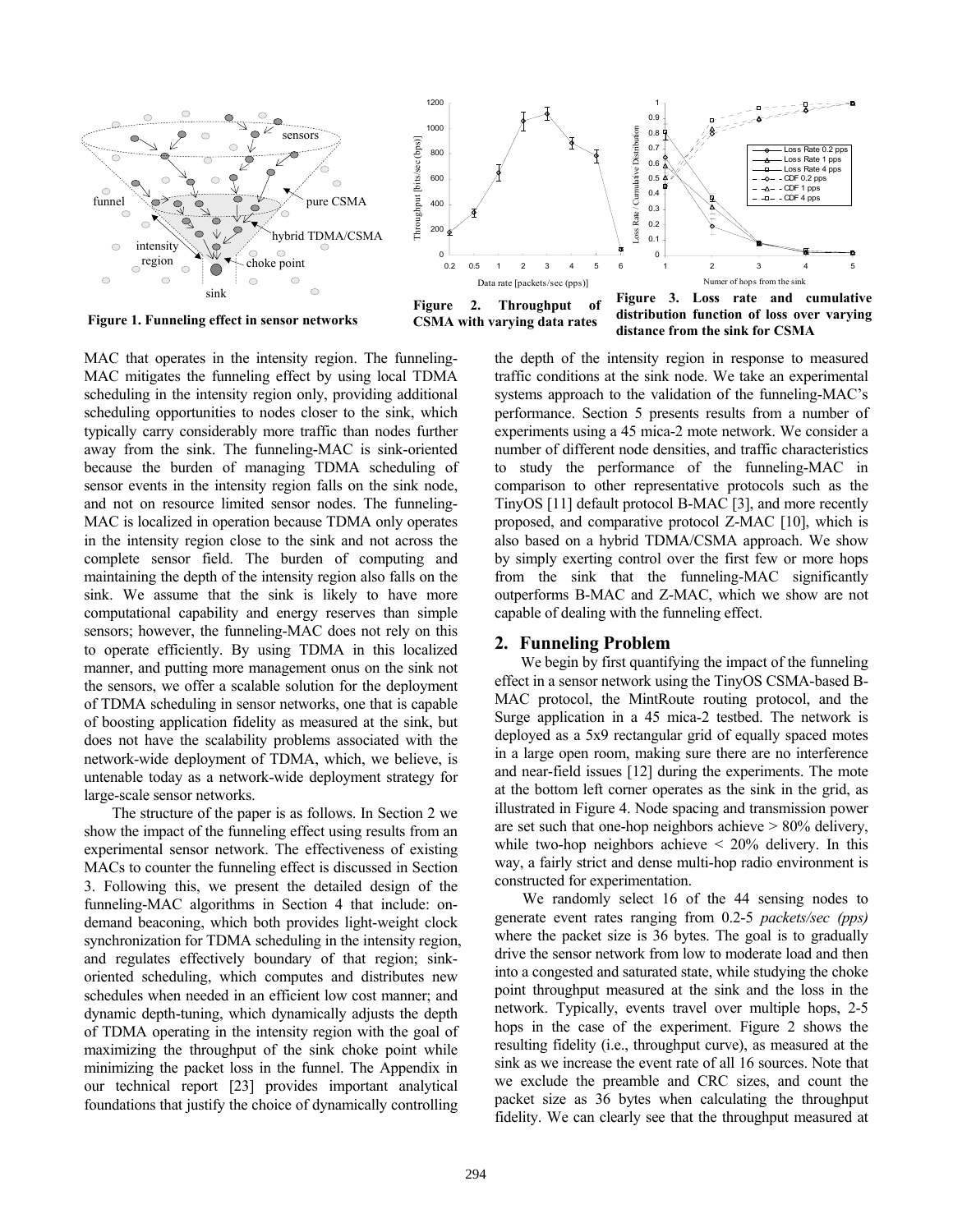

**Figure 4. Dartmouth College sensor testbed** 

the sink rises to a peak of approximately 1100 bps before the network falls into a congested and saturated state. Further increase in source rate only drives the network into further overload and eventual collapse with increasing load. We observe from Figure 2 that source rates of 0.2 pps, 1 pps, and 4 pps can be considered to be light, medium (near optimal load), and overload traffic scenarios, respectively. We use these rates to further study the impact of the funneling effect on loss distributions across the network. We consider the overall loss rate in the network to be the number of packets lost in the network divided by the number of packets transmitted in the network. The overall loss rates measured for increasing load are approximately 67%, 72%, and 95% loss rate for 0.2 pps, 1 pps, and 4 pps, respectively. What is surprising about these results in that at low load there is still significant loss (67%), which rises to the point where 95% of events transmitted in the network are lost at high load. This also translates to significant energy waste. Such loss is unacceptable for many applications and would quickly deplete the sensors energy reserves. Note that in the case of light and medium traffic scenarios, packet loss is mainly due to collision and hidden terminal problem, whereas in the high and overloaded traffic scenarios loss is due to buffer overflow in addition to collision and hidden terminal problem.

Next, we consider the distribution of the loss across the hops in the network. The solid lines in Figure 3 show the loss rate at the i-th hop (i.e., the number of packets transmitted and lost by i-th hop divided by the number of packets transmitted by i-th hop). The result clearly quantifies the funneling effect for this experiment and shows its debilitating impact on network performance. These results represent the average of five runs of the same experiment and the 95% confidence intervals. What is interesting about these results is that Figure 3 clearly shows that there is increasing loss at nodes closer to the sink, which is a product of the many-toone, hop-by-hop traffic pattern of the funneling effect. For example, for all traffic rates the vast majority of packet loss occurs in the first two hops from the sink and drops of quickly for hops further away from the sink. These are fingerprints of the funneling effect. Note, that even for a light traffic load of 0.2 pps this trend is still dominant with significant loss registered in the first few hops. These perhop loss rates for the low rate traffic explain why at such a low rate we still can record an overall loss rate for the network of 67%, as discussed above. The dotted lines in Figure 3 show a cumulative distribution function (CDF) of the per-hop losses. We can observe from the plot that between approximately 80-90% of the losses across the three low, medium, high rates happened within the first two hops from the sink. We can conclude that funneling effect is mostly invariant to source rate.

These results indicate that by adding addition controls (e.g., scheduling) in the network over the first few hops could offer significant gains across all traffic rates considered in the experiment (viz. light, medium, heavy). We can also conclude that even at low rates the CSMA-based B-MAC cannot mitigate the funneling effect. These are important insights. Therefore, we conjecture that new MAC approaches other than B-MAC are needed to fully address the funneling problem.

#### **3. Related Work**

In what follows, we discuss a number of sensor network MAC protocols and traffic control mechanisms found in the literature and comment on how they would fair in mitigating the funneling effect discussed in the previous section.

S-MAC [1], T-MAC [2], B-MAC [3] and the MAC discussed by Woo and Culler in [19] represent well-known contention-based (CSMA) MAC protocols for sensor networks. In [19] the authors discuss an early contribution to sensor network MACs that uses adaptive rate control mechanisms on top of CSMA to achieve energy efficiency and fairness. This MAC [19] represents a network-aware scheme like the funneling-MAC in the sense that it considers route-through traffic when using rate control. S-MAC avoids idle listening by putting sensor nodes to sleep periodically. S-MAC requires time synchronization but the time-scale is much larger than TDMA. T-MAC provides almost the same functionality as S-MAC except that it is capable of further reducing the idle listening by transmitting all messages in the buffer of each node at the beginning of the active period, allowing it to sleep instantly once the buffer is flushed. B-MAC provides well-defined interfaces to low power listening (LPL), clear channel assessment (CCA) and acknowledgements. LPL improves the energy efficiency and throughput with the cost of transmitting a long preamble by sources. We show that B-MAC is not capable of mitigating the funneling effect because of the large build up of losses in nodes closer to the sink, as discussed in the previous section. We conjecture that Woo's MAC [19], S-MAC and T-MAC based on similar contention-based approaches as B-MAC would likely be as non-responsive and show the same poor trends as B-MAC in dealing with the funneling effect.

There are several schedule-based (TDMA) MAC algorithms proposed in the sensor network literature that do better at mitigating the funneling effect. The energy-aware TDMA-based MAC [4] achieves collision free access and energy efficiency by assigning each node their own time slots (listening slot and transmitting slot), allowing nodes to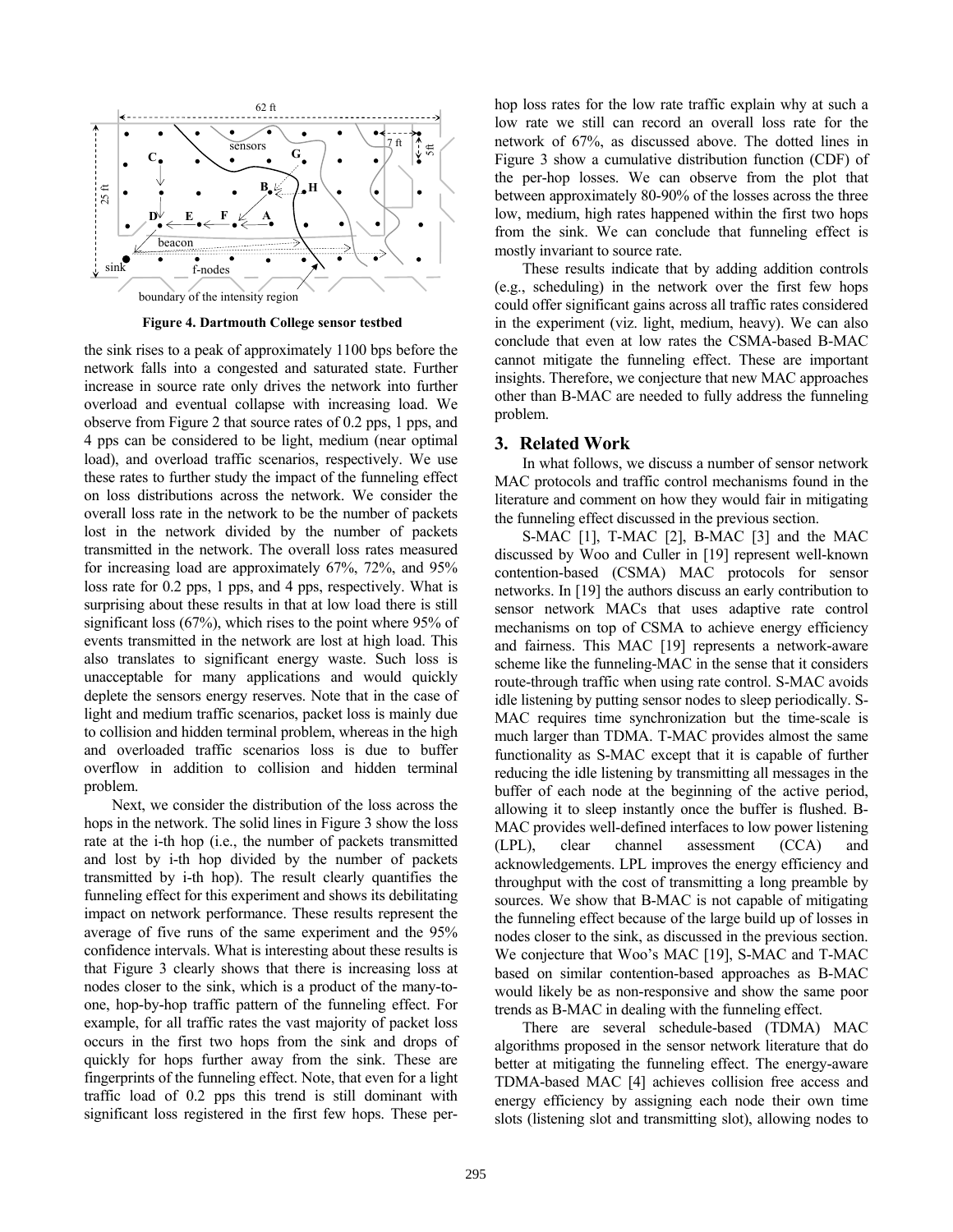sleep when it is not their slot time. This approach [4] may be impractical because the sink requires complete topology information to compute the TDMA schedule and every node requires precise time synchronization. Furthermore, from [4] every node would need to communicate directly with the sink (using high power). These issues indicate that the actual implementation of such a scheme in a large sensor network would have scalability problems.

Another TDMA protocol called TRAMA [5] performs an adaptive election algorithm to overcome this drawback of wasting time slots. TRAMA is a scalable distributed algorithm where each node schedules time slots among its two hop neighbors using a neighbor protocol and schedule exchange protocol as discussed in [5]. One drawback of implementing TRAMA in a mote network (no current implementation exists for TinyOS, as far as we are aware) is that the overall signaling overhead of these fairly complicated protocols may present scalability problems, particularly if implemented in a large-scale testbed. There are a number of other TDMA-based algorithms found in the literature [6] [8] [9] (but not implemented in mote networks) that suffer from similar problems when targeted toward large-scale sensor deployment because of the need for global network-wide schedule computation and distribution, and time synchronization.

The most suitable protocol for potentially mitigating the funneling effect that is available in source code for mica-2 motes is the Z-MAC protocol. Z-MAC [10] is a hybrid protocol that acts like a contention-based protocol under low traffic conditions and a schedule-based protocol under high traffic conditions by using the schedule computed by DRAND (Distributed RAND) as a hint. DRAND is a fairly complex coloring algorithm to explain here in detail, sufficient too say that it allocates time slots to every node ensuring that no two nodes among a two-hop neighborhood are assigned to the same time slot by broadcasting the TDMA schedule of each node to its two hop neighbors. Z-MAC reduces the hidden terminal problem by not allowing two nodes in two-hop distance to transmit at the same time. In order to improve utilization, Z-MAC allows 'non-owners' of a slot to contend for the slot if it is not being used by its 'owner'. Z-MAC requires global time-synchronization in the initial phase, and then it performs local synchronization by sending periodic sync packets between nodes. Z-MAC requires that DRAND is run at startup to set up the TDMA schedule, which may be a heavy burden for light-weight sensor devices. The message complexity of DRAND is  $O(\delta)$ , where  $\delta$  is the local neighborhood size of each node while the message complexity of the funneling-MAC (detailed in the next section) is  $O(1)$ . Because of the overhead of running DRAND, the Z-MAC authors do not recommend that it be run periodically. We choose to compare the funneling-MAC to Z-MAC in the experimental evaluation section (Section 5). We note in those experiments that Z-MAC is susceptible to "schedule drift" (i.e., when the schedule allocated by DRAND to nodes drifts out of sync because of various time

varying radio impairments). We discuss these issues and show that, while Z-MAC offers scheduling support, it is not designed to schedule more traffic at nodes closer to the sink in its current form, and therefore, cannot mitigate the effects of funneling events to a sink choke point. Because of the potential for schedule drift, Z-MAC's performance ends up degrading to being only marginal better than B-MAC under a number of experimental scenarios, as we discuss in Section 5.

Flexible Power Scheduling (FPS) [20] also represents a hybrid approach that provides coarse grain scheduling that computes radio on/off times, and fine grain MAC control for channel access. The coarse grain scheduling of FPS represents a distributed approach where each node schedules its own children. The funneling-MAC and Z-MAC have some similarities to FPS. However, FPS is limited when dealing with the funneling effect because it does not prevent nodes with different parents from using the same slot. FPS simply relies on CSMA to provide collision avoidance in this case.

In [7] the authors propose to add multi-radio virtual sinks to sensor networks as a means of dealing with loss at the physical sink. Virtual sinks address the funneling effect by adding more 'capacity' in an on-demand manner to the network using network layer routing to redirect traffic off the primary mote radio network (reducing the funneling effect on the physical sink) and onto an overlay network. While virtual sinks are effective they require specialized multi-radio nodes and an overlay network to siphon packets off the primary network. In addition, virtual sinks themselves can experience a mini-funneling effect [7].

# **4. Funneling-MAC Design**

We now discuss the detail design of the funneling-MAC algorithms, and issues related to timing and framing.

# **4.1 On-Demand Beaconing**

The funneling-MAC localized TDMA is triggered by a beacon broadcast by the sink. All sensor nodes perform CSMA by default unless they receive a beacon and are then deemed *f-nodes*. The sink regulates the boundary of the intensity area (see Figure 4) by controlling the transmission power of the beacon. The dynamic depth-tuning algorithm discussed in Section 4.5 determines this transmission power. The sink then transmits the beacon message at the computed transmission power. The nodes that received the beacon consider themselves to be in the intensity region and f-nodes. These nodes can perform TDMA while the nodes that do not receive the beacon (e.g., those nodes outside the intensity region) perform CSMA.

F-nodes need to synchronize their clock to perform TDMA but the funneling-MAC does not rely on any synchronization protocol. If a network synchronization protocol is present then the funneling-MAC can use that and further minimize its active beacon signaling. However, in our implementation of the funneling-MAC we do not assume this and integrate a light-weight clock synchronization scheme embedded in the beacon messaging. Therefore, f-nodes rely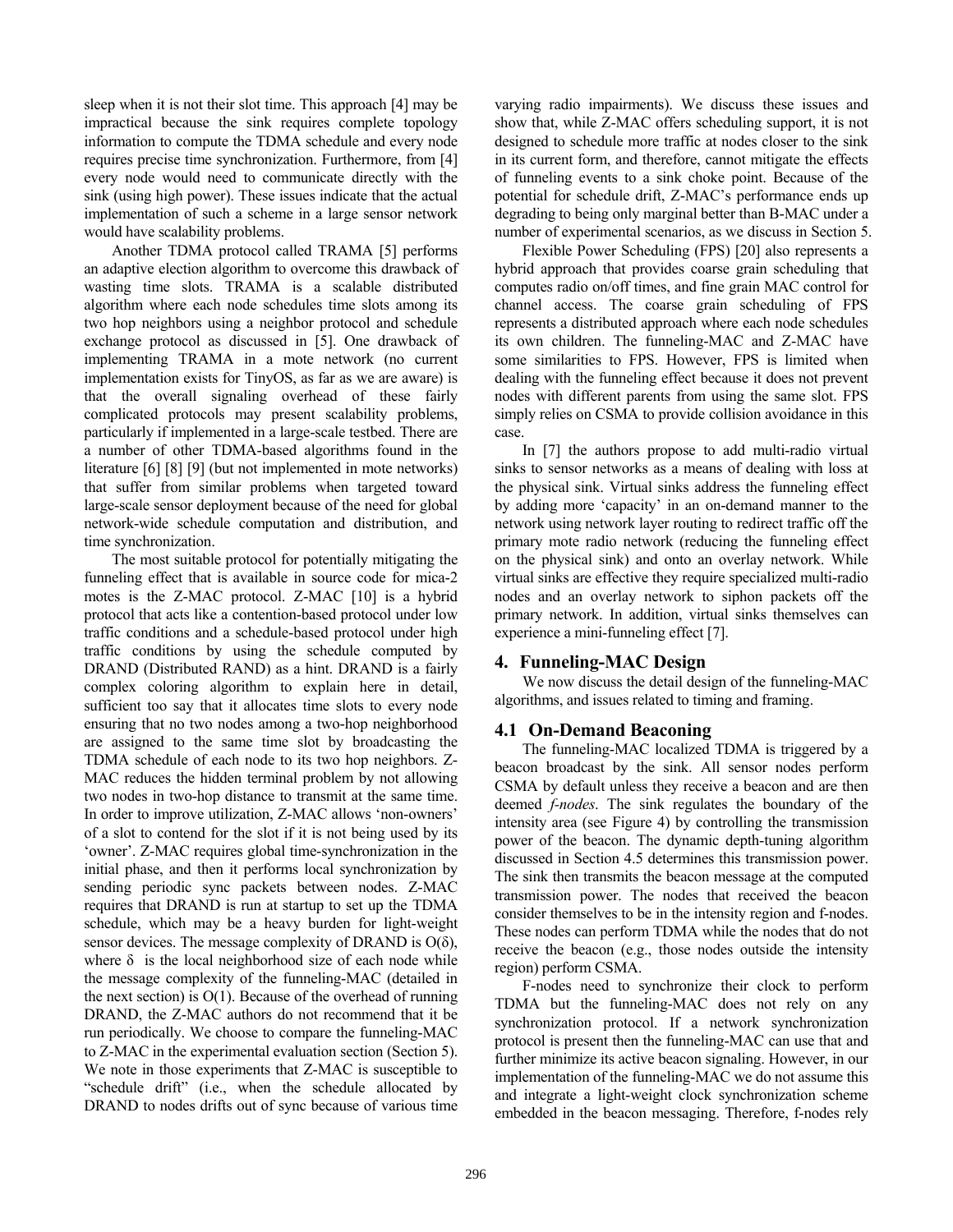on the beacon sent to activate TDMA and regulate the boundary of the intensity region for clock synchronization. As soon as a node receives a beacon, it becomes an f-node and synchronizes with other f-nodes by initializing its clock. The propagation delay of a beacon is on the scale of microseconds in wireless sensor networks while the accuracy of synchronization required for the funneling-MAC is on the scale of milliseconds, so beacon-based synchronization can keep the synchronization tight enough to perform TDMA scheduling. Because the beacon is broadcast across the complete intensity region then all f-nodes receive the beacon at the same time and are tightly synchronized. This is a similar approach to reference-broadcast synchronization [21] but much simpler.

The beacon packet contains a small number of control fields including the *beacon interval*, *superframe duration*, and the *TDMA duration*. The superframe duration and TDMA duration are explained in Section 4.3 on framing. The beacon is sent periodically every beacon interval specified in the beacon packet. Experimentally we set the beacon interval so it is responsive to possible changes in routing, traffic rates, and clock drift of f-nodes. The beacon interval is determined by taking into account the accuracy of the local clock of the motes and required accuracy of the synchronization, as discussed in Section 5.1.

The beacon is sent only when it is necessary and in an on-demand basis. The beacon is not sent when the network is idle or receiving very low traffic. Note that every f-node keeps a timer that expires if the f-node does not receive a beacon for a period longer than the beacon interval. When the timer expires, the node performs pure CSMA. As soon as the sink receives a sufficient amount of data packets as determined by a change in the weighted moving average of the traffic (measured at the sink) from all paths then it begins to transmit a beacon periodically, based on the computed beacon interval. Conversely, if the sink does not receive sufficient traffic to allocate slots in the network in one or more beacon interval times, then it stops sending beacons until the sink registers such a positive change. F-nodes use the beacon interval to synchronize with future beacon transmissions from the sink. A mote based beacon interval timer allows motes to defer from transmitting when a beacon is due which could potentially interfere with the beacon if left unregulated.

When the sink starts beaconing at start-up or just after an idle period, it starts with the minimum transmission power (i.e., the same transmission power as ordinary sensor nodes). This is because the depth-tuning algorithm (as described in Section 4.5) uses an incremental increase/decrease rule when calculating the beacon/schedule transmission power. Gradually the sink will increase the transmission power as the measured traffic increases and the throughput/loss objectives are met (as addressed in Section 4.5) using the dynamic depth-tuning algorithm. Conversely, if the sink was to send the beacon not at the minimum power as discussed but rather high transmission power from start-up or after an

idle period, then the beacon would likely interfere with contention based incoming CSMA data packets. This is because motes in a start-up state or just after an idle period are not aware when a beacon will be transmitted. This problem is resolved by the funneling-MAC because the starting point for the dynamic depth-tuning algorithm is always the same as the common default power used by motes (which is considered to be the power floor for the depthtuning algorithm). Hence, the impact of interference is minimized. Since the objective of the tuning algorithm is to increase the depth of the intensity region and therefore the transmission power there is a case that nodes not reachable by the existing power level will be interfered with when the tuning algorithm increments the beacon transmission power. The funneling-MAC resolves this potential interference issue by introducing a 'meta-schedule advertisement', which is discussed in Section 4.4.

Our design goal is to limit the cost of supporting periodic beacons by making them on-demand. One other parameter we consider is to extend the beacon interval to trade off signaling overhead, the reception power used by motes in the existing intensity region, and reduce the energy demands on the sink. We introduce the notion of 'lazy beaconing', which pushes out the optimal beacon interval that is used to maintain tightness of clock synchronization and slot scheduling at f-nodes. By pushing out the beacon interval in this manner there can be some performance penalties if left unbounded. In Section 5.1, we discuss the optimal beacon interval used to maintain tight synchronization and slot scheduling, and optimal throughput, and contrast this to lazy beaconing which allows us to triple the optimal beacon interval for only a small reduction in the performance of the network, as measured by sink fidelity.

## **4.2 Sink-Oriented Scheduling**

The sink monitors the traffic that arrives at the sink on a per-aggregated-path basis, calculates the TDMA schedule based on the monitored traffic (initially based on only new CSMA events and thereafter including existing TDMA traffic) for all paths, and distributes the schedule by broadcasting a schedule packet at the same transmission power used by beaconing. We define an *aggregated path* as a path which results from the merge of two or more paths at or before entering the intensity region. The funneling-MAC treats an aggregated path as a single path entry. For example in Figure 4, the funneling-MAC keeps information associated with paths G-B-F-E-D and H-B-F-E-D as a single aggregated path entry B-F-E-D. The funneling-MAC scales well because the number of aggregated paths entering the intensity region is bounded by the number of nodes in the intensity region. We use the term path to indicate aggregated path in the remainder of the paper for convenience. In what follows, we provide a detailed discussion of sink-oriented scheduling. See [23] for the pseudo code of the algorithm that is not presented in this paper because of space limitations.

In order to compute the schedule the sink needs to determine the identity of the *path-head* f-nodes and the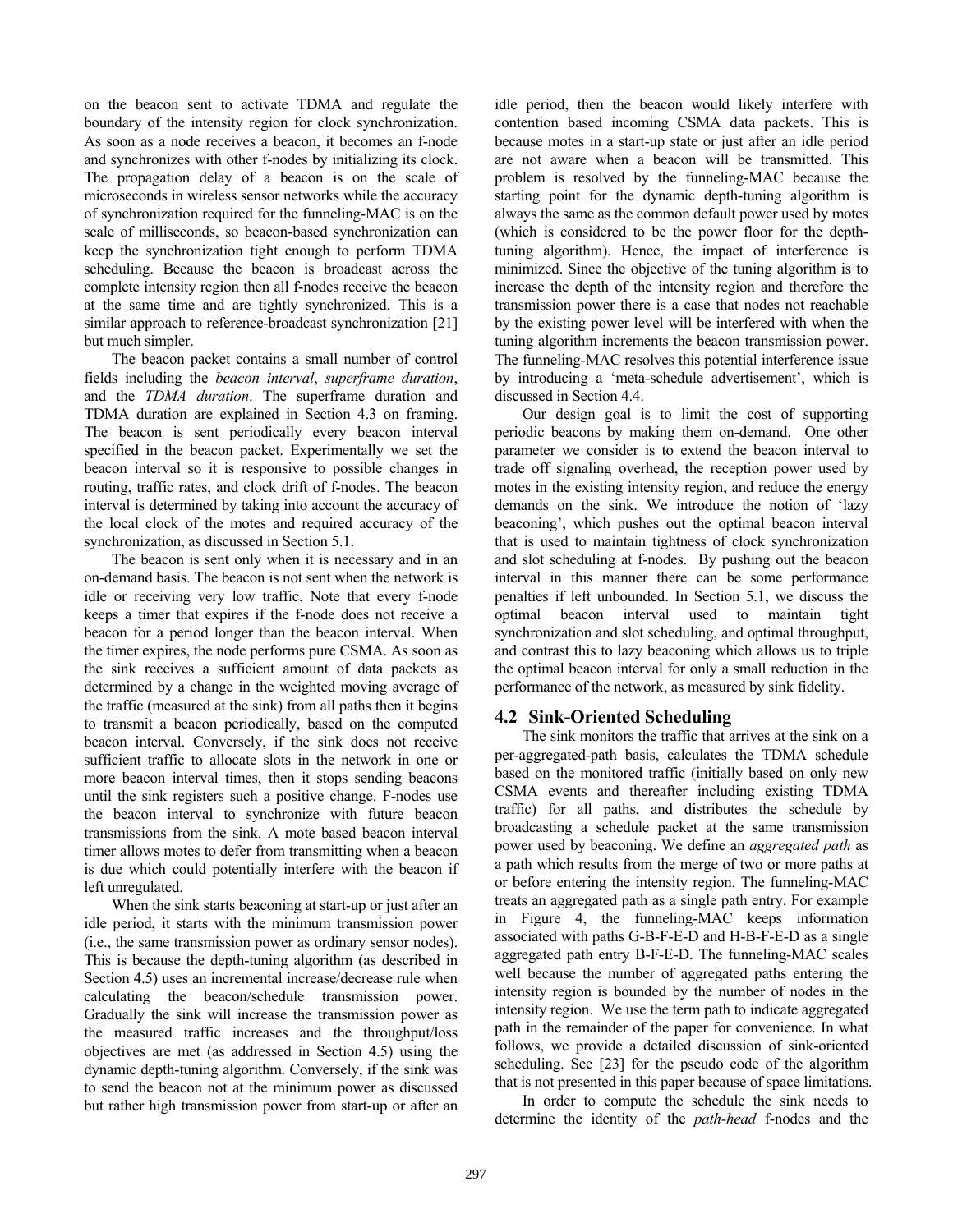weighted average of the traffic on the path in order to correctly schedule the path. The concept of a path represents the direction taken by a train of events from a path-head (e.g., mote A in Figure 4) on a hop-by-hop basis along a route (e.g., determined by the TinyOS MintRoute routing protocol in our experiments) to the sink (e.g., path A-F-E-D-Sink). The sink measures the weighted moving average of each path and allocates slots according to an allocation rule, which we discuss below. In order to enable the sink to acquire this information the funneling-MAC reserves 3 bytes in the packet header called the path information field. The path information field is only updated by the f-nodes along a certain path in the intensity region. The sink gathers this information from incoming packets on a per-path basis for all paths in the intensity region. The path information field contains the *path head id* (2 bytes) and the *number of hops* (1 byte). The path-head lies near the intensity region boundary where the path head id equals the *node id* of the path-head, and the number of hops field reflects the number of hops the packet traverses on the path between the path-head and the sink. For example in Figure 4 if a packet generated from outside of the intensity region is received by node A, node A forwards the event packet toward the sink following the path A-F-E-D-Sink. In this simple example, the path head id is A, and the value of number of hops is 4. Importantly, node A identifies itself as the path-head when it receives a data event packet with a value of the path information field set to zero. In addition, source nodes inside the intensity region identify themselves as a path-head when they generate a new packet. A path-head puts its *id* in the path head id field and a value 1 in the number of hops field. All f-nodes along the path increment the value of the number of hops field by 1 when they forward the event data packet. Consequently, each packet that arrives at the sink carries the path head id of the path it traversed as well as the number of hops.

The sink monitors incoming data packet and keeps track of incoming traffic rate for each path along with the path head id and number of hops. The sink keeps the traffic rate on a per path basis in the path table. The sample period is one superframe (as defined in Section 4.3) and the sink measures the number of incoming packets in one superframe per path. Then, the sink calculates the weighted moving average of the measured traffic rate per path.

The sink computes the schedule by allocating time slots per-path rather than on per-node basis. This is because the sink only has the information about the paths and not about the nodes in the paths. This makes the scheme scalable and not coupled to any tree generated by a particular routing scheme; that is, the schedule computation operates on a simple path abstraction of path-end and hop count and not topological routing information. Therefore, the funneling-MAC is agnostic to the routing scheme or routing tree formations. The sink stores per-path state information in a path-table, which is indexed using the path-head id, per-path measurement statistics are also maintained in this table. Each entry contains a path head id, number of hops, and incoming

rate. The incoming rate represents the number of packets each path should carry during one superframe. Note that the sink ages each entry every beacon interval and if the table overflows the sink replaces the oldest entry with a new entry.

**Slot Allocation Rule:** The sink allocates slots to each path using the information in the path table. For example, assume that the traffic rate of a path is *k* and the number of hops of the path is *h*. The sink should allocate every node in the path with  $k \, | \,$  slots so the sink allocates  $k \, | \, \times h$  slots to the path. If the traffic rate of a path is less than 1, the sink does not follow the above rule, instead, the sink allocates 1 *х h* slots to the path. The traffic rate can be less than 1 in the case where periodic traffic with data generation rates of less than 1 packet in one superframe or in the case where eventdriven traffic happens. As shown in Section 2, the funneling effect is active under light traffic load conditions as well at increased loads so there is a need to schedule paths that have a traffic rate less than 1. If the traffic rate of a path is low, the sink should allocate the minimum number of slots to such a path. The minimum number of slots that the sink can allocate to a node is 1 slot. Therefore, the sink should allocate every node in the path 1 slot so the sink allocates 1 *х h* slots to the path. This rule turns out to be good because the testbed evaluation result in Section 5.5 show that the funneling-MAC improves the throughput in light traffic scenario compared to pure CSMA.

**Simple Spatial Reuse:** To enhance the throughput inside the funnel area, the sink considers spatial reuse. It is very difficult to design an optimal spatial reuse scheme without having the complete physical topology information of the network. However, the sink can compute sub-optimal spatial reuse using only the per-path number of hops state information. The funneling-MAC takes this simple suboptimal approach and reuses the same slot if two nodes are more than 2 hops away from each other. In this case, f-nodes are unlikely to interfere because one of the nodes may back off due to the fact that in the funneling-MAC carrier sensing is used even for the scheduled access. For example in Figure 4, the f-nodes A or B can share the same slot with f-node D because they are 3 hops away. In this case, sink based schedule computation allows f-node B to start transmission three slots after f-node A's slot (i.e., at the slot which belongs to f-node D). As a result, the computed schedule is as follows: 3 slots are allocated to the path A-F-E-D, and 4 slots to path B-F-E-D.

| Header                                                   | いこう | 4 | J. |  |
|----------------------------------------------------------|-----|---|----|--|
| m.<br>$\alpha$ $\alpha$<br>$\overline{\phantom{0}}$<br>. |     |   |    |  |

**Figure 5. Schedule packet structure**

Once the sink computes the schedule, it broadcasts a schedule packet for all paths in its path-table immediately after the next beacon. The sink transmits the schedule packet using the same power level that the sink uses for the beacon so all f-nodes in the intensity region are likely to hear the schedule. Because new schedules are not typically sent each beacon interval the sink sets a schedule expected bit in the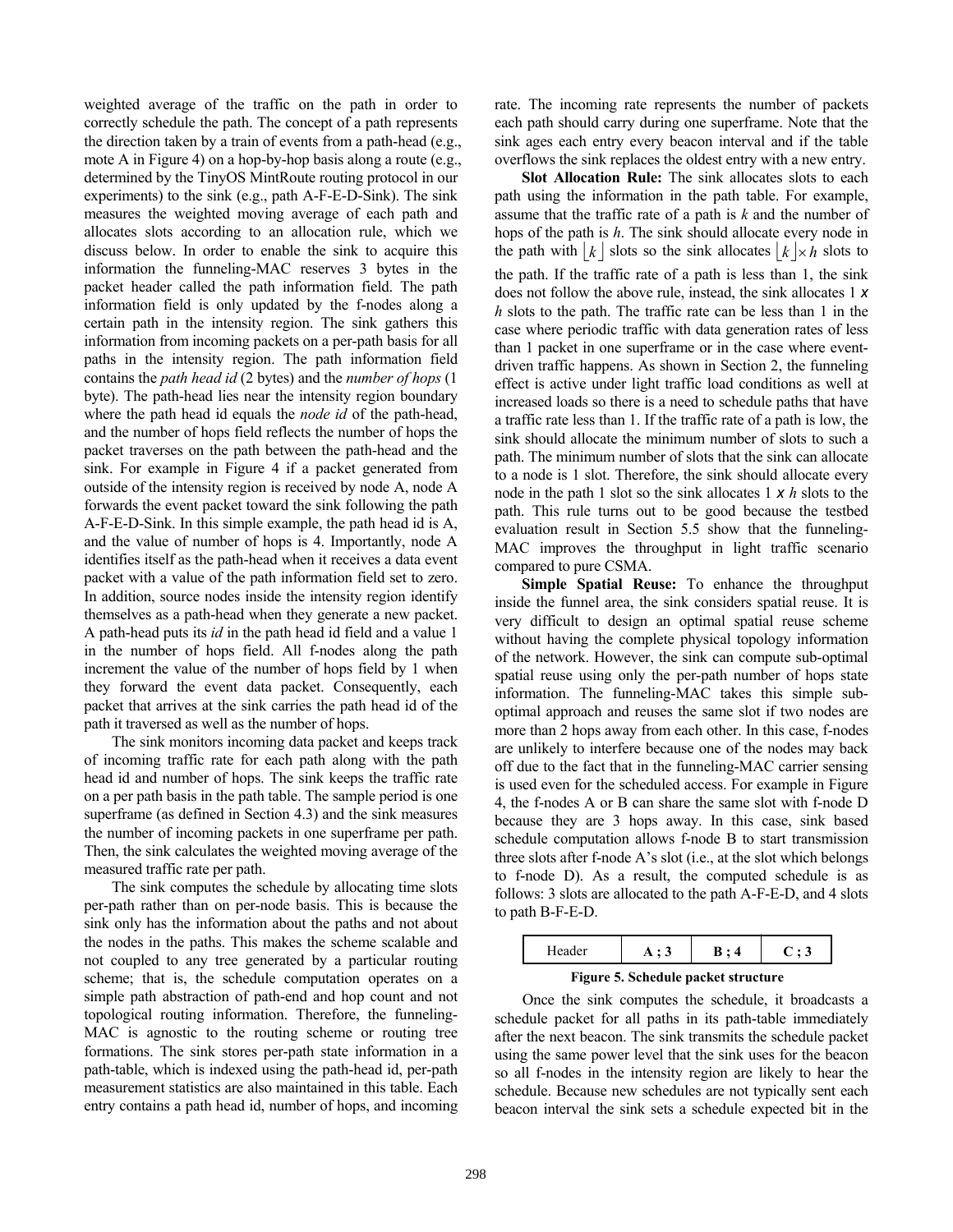beacon header. The payload of the schedule packet contains the path head ids of the scheduled paths and the number of slots allocated to each path, respectively. This resulting perpath schedule is stored in a tuple [path head id (2 bytes), number of slot (1 byte)] in the packet payload. For example in the simple schedule packet shown in Figure 5 all f-nodes are informed that there are 3 active paths scheduled in the intensity region and that the 3 paths are allocated, 3, 4, and 3 slots, respectively. F-nodes receive the schedule packet and figure out which slots are assigned to them. Each f-node keeps a table where it stores the path head node ID of each path going through it and the number of hops to the path head when they forward data packets. Using this table, the fnode can compute which slots are allocated to itself. For example, the entries of {path-head id, number of hops} maintained by the node E are  ${A, 2}$  and  ${B, 2}$  so the node E understands that it can transmit two slots after A's slot and two slots after B's slots.

## **4.3 Timing and Framing Issues**

Once f-nodes receive a schedule packet, they synchronize their communication to the funneling-MAC framing structure, as illustrated in Figure 6. F-nodes transmit their scheduled packets at their allocated slots times in the TDMA frame. To enhance the robustness and flexibility of the funneling-MAC, a CSMA frame (random access period) is reserved between two consecutive TDMA frame (scheduled access period) schedules, and carrier sensing is performed even for scheduled transmissions. The combination of a TDMA and CSMA frame forms what we call a *superframe*. Several superframes are repeated between two beacons, as illustrated in Figure 6, where a schedule packet typically follows a beacon.

The aim of the CSMA frame is to allow for the transmission of event data packets that are generated by sensors but have not been allocated slots to be scheduled yet. Other scenarios arise: management, routing, and event data from new nodes that suddenly require transport. One other scenario that is commonly experienced in our testbed is new event data appears on a path due to route changes that occur due to radio vagaries. The sink detects these events using its traffic measurement algorithm. Another reason we always offer some CSMA access in the intensity region is to support the transmissions of asynchronous management and control packets such as routing, hello messages, and packet retransmissions for event data packets that are not successfully transmitted during the TDMA frame. Note that the retransmission policy is only an optional part of the funneling-MAC that can be activated should link reliability be required.



The beacon delivered to f-nodes includes all the necessary frame timing information for the f-nodes to correctly schedule their traffic or contend for the CSMA access in a superframe. Note that from Figure 6 the superframe duration is fixed while TDMA duration changes dynamically. The superframe duration has no significant impact on the performance because the sink adapts the schedule to the superframe duration. The sink measures the incoming traffic every superframe and computes the schedule based on the results of sampling process, as described in Section 4.2. The TDMA duration changes when the sampled traffic rate at the sink changes. If the traffic load increases sufficiently, the sink allocates more slots in a superframe so that the TDMA duration grows and more events get scheduled in the intensity region. The portion of a superframe that is not used by TDMA is allocated to the CSMA frame. In our implementation, we limit the maximum ratio of TDMA/CSMA in a superframe to 80% so that at least there is a minimum allocation of CSMA to support control packets and unscheduled data packets, as discussed.

The funneling-MAC improves robustness by performing carrier sensing even for scheduled transmissions to avoid possible collisions in transmission anomalies such as in the presence of nodes inside the intensity region that do not receive beacons nor meta-schedule advertisements, as discussed in Section 4.4. Finally, in terms of framing we note that the funneling-MAC uses the low power listening (LPL) algorithm and preamble technique proposed in B-MAC [3] to reduce energy consumption for sensor networks with low duty cycle. However, unlike B-MAC f-nodes do not need to transmit a long preamble in the LPL mode because their communications are synchronized by the superframe. This frees f-nodes to use the standard short radio preamble. During TDMA access f-nodes wake-up at the beginning of their scheduled listening slot and in the case of CSMA frame f-nodes wake-up periodically based on the wake up periods suggested in [3]. During CSMA access, f-nodes can transmit with the standard preamble because all f-nodes can wake-up and listen at the same time. The nodes outside the intensity region use the long preamble used in the LPL mode before transmitting a data.

## **4.4 Meta-Schedule Advertisement**

A number of MAC interference issues arise with the funneling-MAC due to its hybrid MAC nature and its broadcasting of sink signaling (i.e., beaconing, schedules) at potentially high power over the complete intensity region. In order not to interfere with any on-going sensor communications in the network (e.g., CSMA forwarding between sensors toward the sink) by such a high power sink transmission, nodes must be capable of learning the superframe timing details from beacon messages. Another interference issue arises where nodes inside the intensity region may not receive beacons (e.g., due to fading, asymmetric links, etc.) and therefore can become potential "interferers" by not having the timing and framing information carried in the beacon. One final scenario can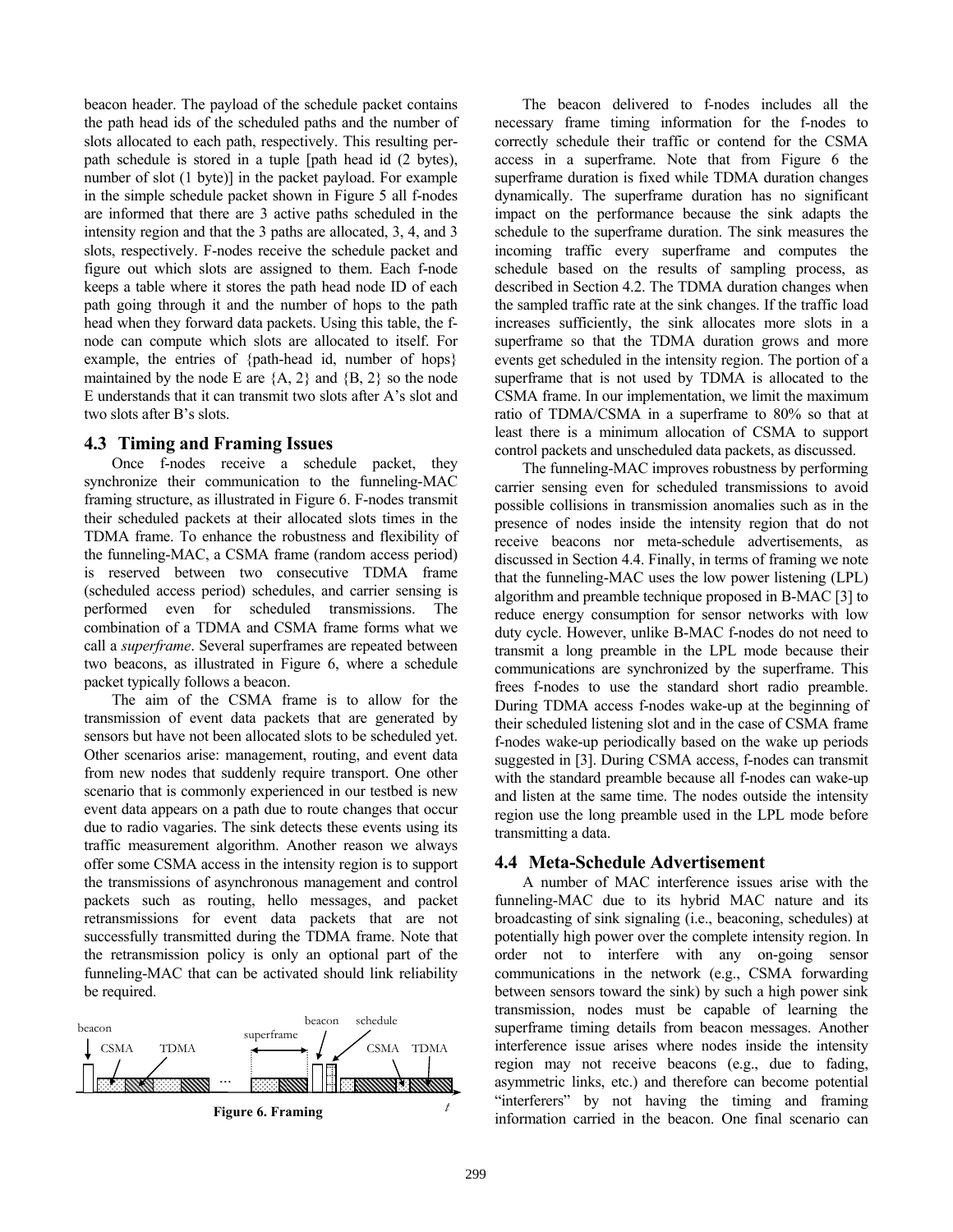occur where nodes outside of the boundary of the intensity region may not be aware of the funneling-MAC frame timing because they do not receive beacons, and as a result, also represent potential interferers. To deal with these interference scenarios (i.e., between scheduled and random access transmissions) the funneling-MAC embeds a low cost metaschedule advertisement in the first event data packet transmitted by f-nodes, after a new schedule is received.

All f-nodes that received the beacon and schedule embed the meta-schedule in the first event data packet transmitted toward the sink every beacon interval. The minischedule contains the following information: superframe duration, TDMA duration, time left of the current TDMA frame, and number of superframe repetitions before the beacon interval expires. The meta-schedule is only 4 bytes in length.

Nodes that are either inside the intensity region and miss a beacon or outside the intensity region but near the boundary can overhear the transmission of meta-schedule carried in a data event. Reception of a meta-schedule allows these nodes to transmit in the CSMA portion of the current superframe mitigating the likelihood of interfering. Now, let's consider a case when an intermediate node of a path inside the intensity region misses a beacon. For example, node F in Figure 4 misses a beacon while the path A-F-E-D is scheduled. The path-head f-node A sends a data packet with meta-schedule and node F receives the data packet with meta-schedule. This way, node F can determine that the data packet is scheduled at the current time slot so node F transmits the data packet immediately. Node F uses CSMA frame for its other data packets. Now, let us assume the path A-F-E-D is not yet scheduled and the path-head f-node A transmits a data packet with its path information field using CSMA frame. Node F receives the data packet with path information field and node F updates the number of hops field and forwards the data packet so the sink can still schedule the path A-F-E-D. Therefore, the meta-schedule advertisement allows seamless interoperation between TDMA inside the intensity region, and CSMA operating outside of that region. The use of meta-schedules in this manner resolves potential erroneous behavior.

## **4.5 Dynamic Depth-Tuning**

The dynamic depth-tuning algorithm enables the funneling-MAC to maximize the throughput and minimize the packet loss at the sink point. The sink regulates the boundary of the intensity area where TDMA is performed by controlling the transmission power of the broadcast beacon. The sink can dynamically change the transmission power of the beacon and therefore the area in which TDMA is active by determining the optimal depth *d* of the intensity area in the funnel. We analytically analyzed how the funneling-MAC should determine the optimal depth of the intensity region. Due to space limitations, we do not include the analysis here (see the Appendix in [23] for the details on the analysis). The Appendix in [23] provides a number of valuable insights that motivate the operations of dynamic

depth-tuning algorithm. In [23] it is shown that the optimal value of *d* to maximize throughput and minimize packet loss can be determined at the sink. This result drives the design of the dynamic depth-tuning algorithm. Based on the analysis in the Appendix [23], we propose the following dynamic depthtuning algorithm. Suppose that *A* is the total number of slots scheduled, *Amax* is the number of the maximum available slots in one superframe, and that  $d_{max}$  is the upper bound of the depth  $d$ ; then the sink chooses  $d=1$  when the network is saturated, that is, where  $A > A_{max}$  even with  $d=1$ , and if the network is not saturated, then the sink gradually increases *d* while  $A \leq A_{max}$  and stop increasing *d* when  $A \geq A_{max}$  or  $d \geq d_{max}$ . Since the depth is controlled by the transmission power of beacon signal at the sink, there is an upper bound *dmax* that matches the maximum transmission power available at the sink. We verified in [23] that when  $A = A_{max}$ , the depth is at the optimal point where the network achieves both the maximum throughput and minimum loss. This analytical result justifies our approach of adjusting the power to reach that optimality.

The actual operation of dynamic depth tuning algorithm is as follows. When the sink starts up, it chooses the transmission power as ordinary sensor nodes operating in the network – this is where all the motes and sink use a common power. The sink monitors the channel and computes the schedule with size *A* as discussed in Section 4.2. At this point, two different cases may occur: either  $A \leq A_{max}$  or  $A > A_{max}$ . If  $A > A_{max}$ , then the sink does not increase the transmission power for the next beacon transmission. If  $A \leq A_{max}$ , then the sink increments the transmission power of the next beacon by one power level and monitors the performance of channel. The sink keeps incrementing the transmission power in this manner until  $A > A_{max}$  or the transmission power reaches its device-limited maximum. If *A>Amax*, then the sink decrements the transmission power of the next transmitted beacon by one level. If the transmission power reaches the maximum and  $A \leq A_{max}$ , then the sink keeps the transmission power at the maximum. The sink performs this dynamic depth-tuning algorithm on a continued basis, regulating the beacon transmission power accordingly. The pseudo code for dynamic depth-tuning algorithm is presented in [23].

#### **5. Sensor Testbed Evaluation**

 We take an experimental approach to the evaluation of the funneling-MAC and present a number of experiments that give insights into the performance tradeoffs of the protocol under a wide variety of systems conditions, e.g., different traffic conditions, different mote topologies and densities (from simple benchmarks to more realistic dense grid), and compare the performance of the funneling-MAC to the baseline TinyOS B-MAC protocol and the Z-MAC [18].

#### **5.1 Experimental Set-up**

We implement the funneling-MAC on mica-2 motes using the default TinyOS [11] MintRoute routing protocol and Surge applications to drive different source rates. The bit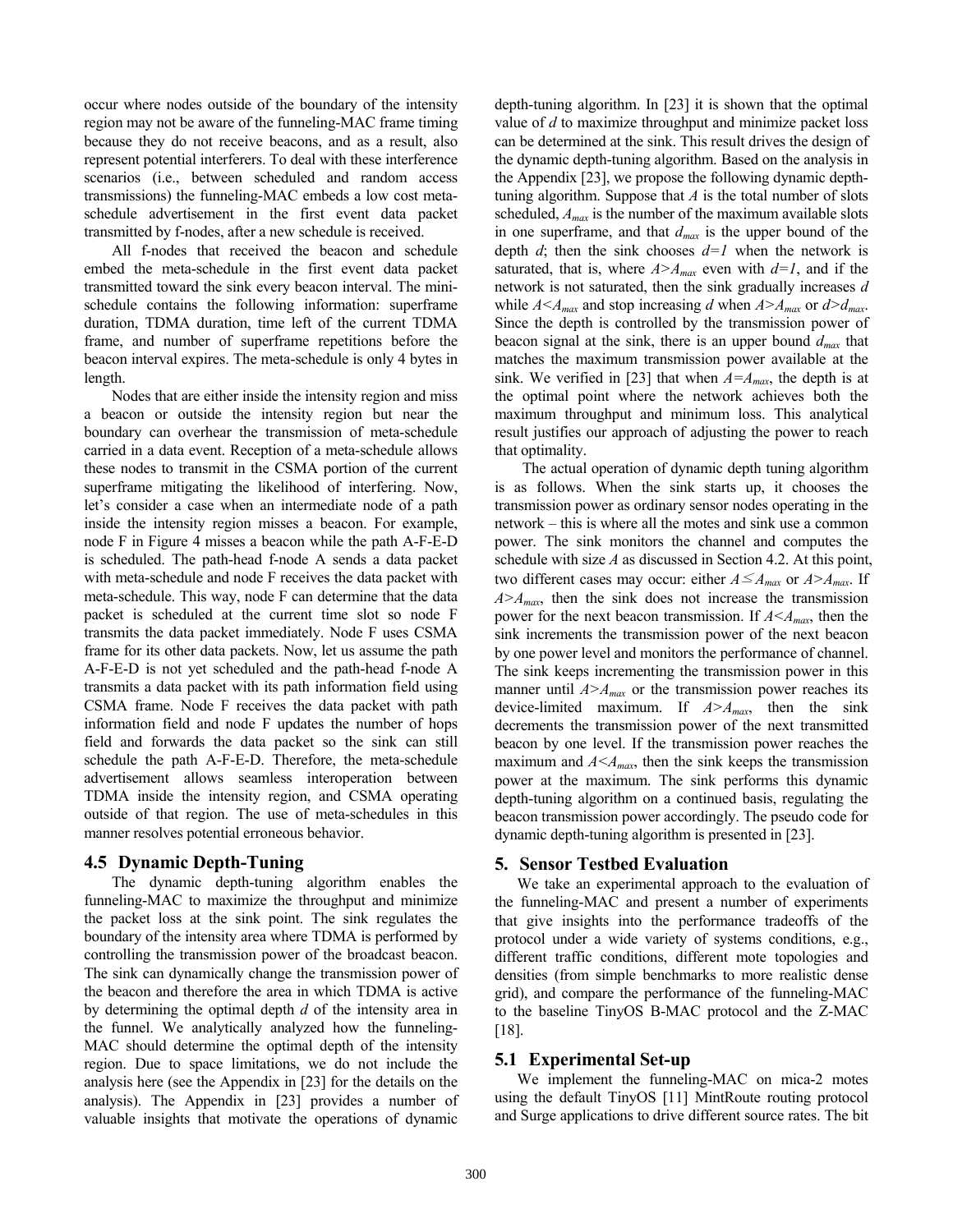rate of the radio interface for mica-2 motes is 19.2 kbps. Our experimental testbed comprises of a 45 mote dense grid deployed in a large laboratory room and is configured, as shown in Figure 4 unless specified otherwise. Node spacing and transmission power of the sensors are set such that onehop neighbors achieve > 80% delivery, while two-hop neighbors achieve < 20% delivery. In this way, a fairly strict and dense multi-hop radio environment is constructed for experimentation. We use the default TinyOS packet size, which is 36 bytes.

 We implement the funneling-MAC on B-MAC, which provides the baseline CSMA system. Note, that we do not use fixed routes as in [10] because we are interested in how well the protocols under comparison, B-MAC, Z-MAC, and the funneling-MAC performs in a realistic networking scenario where time-varying radio conditions can impact coverage, link quality, and routing paths. For B-MAC and Z-MAC, we use the default settings described in [3] [10], respectively. The parameter settings of the funneling-MAC are presented in Table 1. The settings that are not specified in Table 1 are the settings used in [3] as the funneling-MAC is built on top of B-MAC. For all experiments, we turned off the low power listening and use the same preamble size for B-MAC, Z-MAC, and the funneling-MAC for fair comparison. We adjusted the data transmission power of sensor nodes at -10 dBm in order to build up a strict multihop network (up to 5 hops), as discussed in Section 2. The funneling-MAC dynamically tunes the power of beacon and schedule at the sink node from -10 dBm to 5 dBm (i.e., the maximum transmission power of the CC1000 transceiver [13]) in increments or decrements the power of 1 dBm which is the unit power level, as reported in [13].

| Parameter                                                | Value             |
|----------------------------------------------------------|-------------------|
| Default data transmission power $(C_{data})$             | $-10$ dBm         |
| Beacon and schedule transmission power $(C_{control})$   | $-10 \sim 5$ dBm  |
| Step size of power for dynamic depth-tuning $(C_{unit})$ | 1 dBm             |
| Beacon interval $(t_h)$                                  | 20 <sub>sec</sub> |
| Superframe size $(t_f)$                                  | 1 sec             |
| Slot size $(t_s)$                                        | $30$ msec         |
| Moving average factor $(\alpha)$                         | 09                |

**Table 1. Funneling-MAC experimental parameters** 

The beacon interval is initially computed based on the mote's clock accuracy and the required accuracy of synchronization for scheduling on the media. We run some experiments with various values for the beacon interval and we experimentally determine a beacon interval of 20 seconds gives the best performance in terms of throughput with the necessary accuracy. We also experiment with lazy-beaconing where we trade performance for a larger beacon interval. We observed that we can push the beacon interval out to 50 seconds with only a marginal drop in throughput performance. However, for beacon intervals greater than 50 seconds we register a sharp reduction in throughput measured at the sink of approximately 30%, showing that the loss of scheduling accuracy and schedule drift is too costly for the further reduction in signaling overhead. For the

experiments reported in this section we chose a beacon interval of 20 seconds for increased scheduling accuracy and to remove any likelihood of schedule drift. Table 1 shows the set of experimental parameters for the funneling-MAC testbed that are consistently applied across all experiments.

### **5.2 Impact of Depth-Tuning**

We are interested in evaluating the impact of the depth of the intensity region on the measured throughput of the sensor network testbed for the following reasons. First, in order to verify that by pushing the TDMA area (i.e., the intensity region) beyond the optimal depth will only degrade in measured throughput at the sink. Second, to show that the dynamic depth-tuning algorithm is valid when implemented in a real sensor testbed. To compare dynamic depth-tuning to the simple case of just scheduling the last hop (i.e., one hop from the sink) we fix the dynamic depth-tuning algorithm to one hop only. Note, that the results in Section 2 indicate that most packet loss occurs over the last hop to the sink. Following this logic, we consider a '*baseline algorithm*' as having a fixed depth of one, which only schedules the last hop, and an '*optimized algorithm*' that schedules additional hops using the fully enabled dynamic depth tuning algorithm. In what follows, we show that the optimized algorithm achieves considerably better performance than the simple baseline algorithm does.

 In order to observe the impact of depth on performance, we fix the beacon transmission power to the values of -10, -8, -6, -4, 0, and 4 dBm, respectively. The depth of the intensity region is an approximate function of the beacon transmission power used. In essence, we can approximate the depth in terms of the beacon transmission power coverage distance in terms of number of hops from the sink for our grid network. For example, if the sink transmits a beacon using the default transmission power of ordinary sensor nodes, this will approximate coverage of one hop from the sink. Likewise, we can expect that a beacon will have a greater coverage than one hop for higher transmission powers. The metric that we observe with each beacon power setup is the throughput. We define the choke point throughput of the sink as the amount of data in terms of bits received at sink over a 1 second period. In these experiments, all 44 nodes are sources. We run experiments for 3 different source rates low, medium, high:  $0.2$  pps,  $1$  pps,  $2$  pps, respectively.

We plot the results in Figure 7. For each of the source rates we measured the sink throughput for increasing beacon power (which approximates the depth of the intensity region coverage). The result indicates that there is an approximation of the optimal transmission power for beacons (i.e., optimal depth) that maximize the throughput such that if we use a larger transmission power than the optimal power, the throughput measured at the sink degrades. This means that if we increase the TDMA area further the optimal depth by using more power then it degrades the measured throughput.

Figure 7 validates the dynamic depth-tuning algorithm. According to the analytical result in the Appendix in [23], the optimal depth is close to 1 hop (i.e., the beacon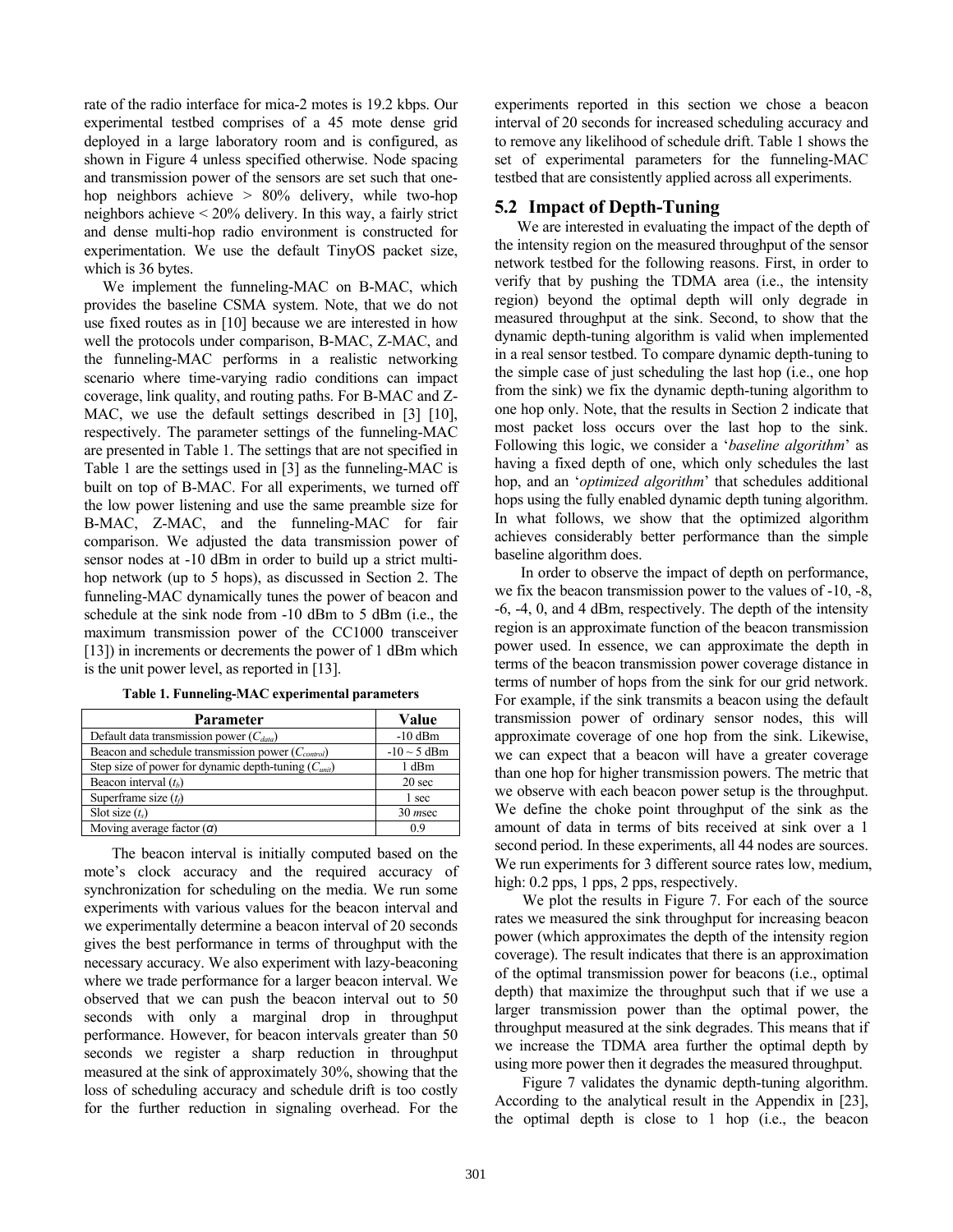transmission power is the same as the motes data event transmission power) when the network is saturated, while the optimal depth is greater than 1 hop when the network is not saturated. In fact, if we set the source rate to 2 pps, which drives the network toward saturation, the optimal beacon transmission power from our experimental result is -8 dBm, which provides radio coverage close to 1 hop (i.e., the mote's data event transmission power of -10 dBm). We observe in Figure 7 that the optimal depth is greater than 1 hop when the network is not saturated (i.e., 0 dBm for 1 pps, and 4 dBm or greater for 0.2 pps). These experimental observations validate the analytical observation in [23] and thus provide a sound basis for the dynamic depth-tuning algorithm.

In what follows, we quantify how much gain the baseline and optimized algorithms can achieve over B-MAC. From Figure 13(c), we can observe that the throughput of B-MAC for 0.2 pps, 1 pps, and 2 pps source traffic rates is 272 bps, 1099 bps, and 1631 bps, respectively (we discuss this plot further in Section 5.5). The throughput related to the -10 dBm x-axis value in Figure 7 (i.e., 1583 bps for 2 pps, 1511 bps for 1 pps, and 645 bps for 0.2 pps) represent the performance of the funneling-MAC's baseline algorithm that schedules only the last hop with the depth fixed by -10 dBm beacon power. The throughput shown in Figure 7 at the optimal beacon transmission powers (i.e., 1872 bps at -8 dBm for 2 pps, 1925 bps at 0 dBm for 1 pps, and 1191 bps at 4 dBm or greater for 0.2 pps) represent the performance of the funneling-MAC's optimized algorithm (i.e., when dynamic depth-tuning is fully enabled). The gain over B-MAC for the baseline algorithm with 0.2 pps, 1 pps, and 2 pps is 124%, 37%, and 0%, respectively. The gain over B-MAC for the optimized algorithm with 0.2 pps, 1 pps, and 2 pps is 338%, 75%, and 15%, respectively. For all source traffic rates (viz. 0.2 pps, 1 pps, and 2 pps) the optimized algorithm performs better than the baseline algorithm. More importantly, the baseline algorithm does not achieve any gain over B-MAC when the source rate is 2 pps. This result indicates that the baseline algorithm provides some gain that may be sufficient for simple low complexity deployments (i.e., schedule only the last hop) but the optimized algorithm provides considerably better performance despite that the optimized algorithm comes with some added complexity over the baseline algorithm. As a result, we recommend using dynamic depth-tuning in its fully enabled form as a default.

#### **5.3 Impact of Boundary Node Interference**

In what follows, we show that the meta-schedule advertisement is effective at dealing with the interference scenarios discussed in Section 4.4. We study the impact of abruptly changing the depth of the intensity region on boundary node behavior and the measured sink throughput performance. In this experiment meta-schedule advertisements exploit the broadcast nature of the radio medium, where nodes receive the embedded meta-schedule simply by overhearing data event packets with embedded meta-schedules sent by neighboring nodes. The use of metaschedule allow for the co-existence of TDMA inside the intensity region and pure CSMA outside that region.

We evaluate the behavior of nodes at the boundary of the intensity region for some interfering scenarios. We set up an experiment that studies the impact of boundary variability. In this experiment the sink changes the beacon transmission power for every beacon by selecting the transmission power between two values in turn. We choose the two beacon transmission power values -6 dBm and -8 dBm such that the boundary of the intensity region falls approximately across the center of the grid testbed where there is a higher density of nodes that will be included in TDMA scheduling (at -8 dBm) and then dropped out (at -6 dBm) as they fall outside of the intensity region and operate without the framing and timing information, as shown in Figure 4.

We run the experiment of switching between -6 dBm and -8 dBm for a number of different source data rates. Figure 8 shows the various source rates and the corresponding throughput performance measured at the sink. This is for the case where all the 44 motes are sources. We study two experiments, one called variable power where the transmission is alternating between -6 dBm and -8dBm, and one called fixed power where we fix the beacon transmission power to -7 dBm which represents the average of the variable case. The comparison of the throughput measured on each experiment is shown in Figure 8. We run the experiment five times for each data rate and calculate 95% confidence interval. From the plot we can see that the measured throughput for fixed and variable power cases are



**Figure 7. The impact on throughput over varying depth in terms of beacon transmission power** 



 $F = F$ ixed Pow

2000

**Figure 8. Throughput with fixed/variable beacon transmission power** 



**Figure 9. Loss rate over varying distance from the sink for B-MAC and the funneling-MAC**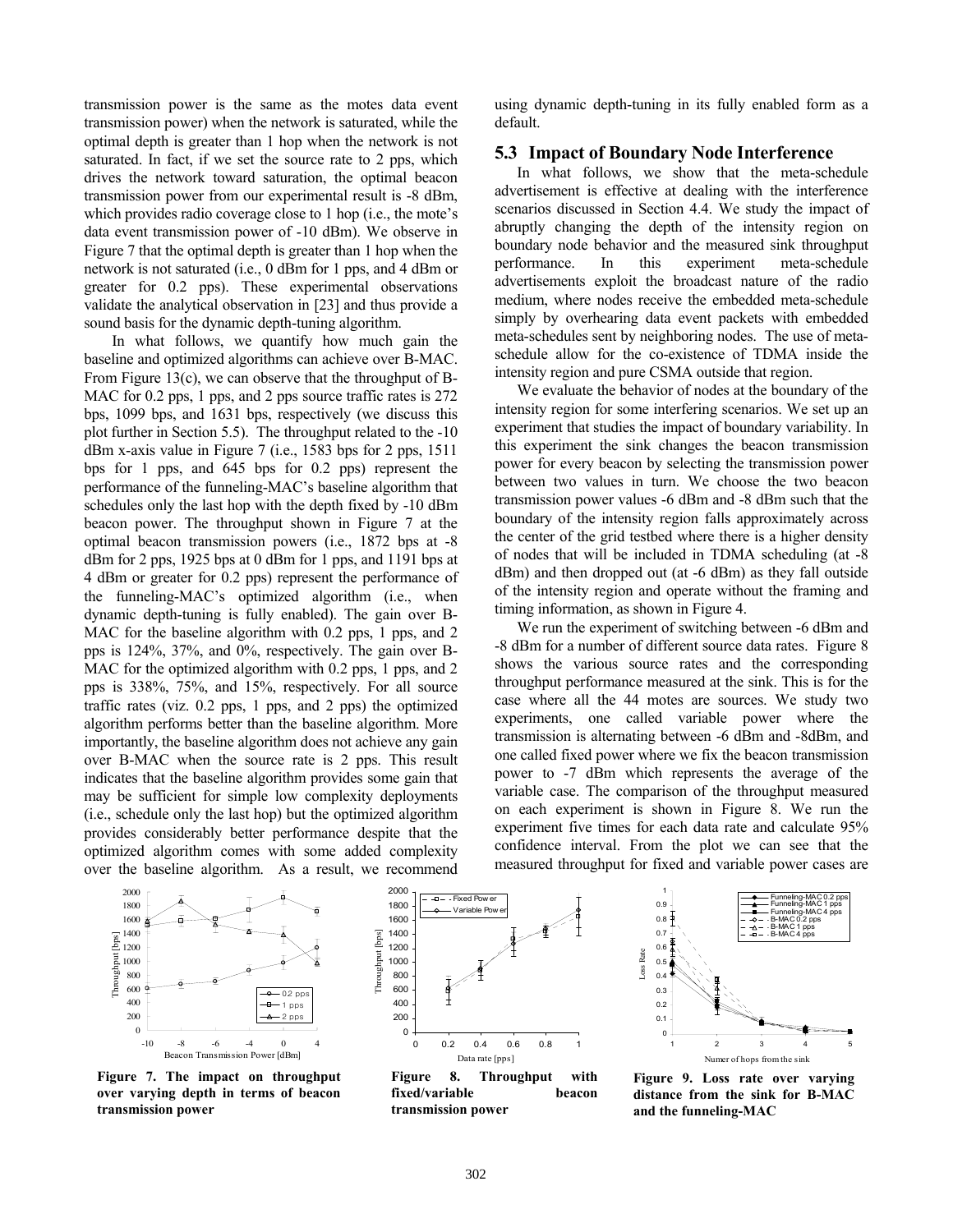almost the same (i.e., within the confidence interval of each other). This result indicates that boundary variability stressed in this test has little impact on the ability of the funneling-MAC to operate stably. As part of this test we instrument the motes to record if the beacon timeout occurred and the mote had no framing information but overheard meta-schedules. We found that 8% of the boundary motes fall into this category; that is, motes that are consistently inside and outside of the intensity region as the beacon transmission power toggled between -6 dBm and -8 dBm at the beacon interval. This indicates that these 8% of nodes would have become interfering modes if they had not successfully overhead embedded meta-schedule advertisements.

#### **5.4 Loss Rate Distribution**

In Section 2, we quantify the impact of the funneling effect on the packet loss rate distribution for B-MAC. In what follows, we now assess the impact of the funneling effect on the funneling-MAC. We use the same setup (i.e., multi-hop testbed using 45 motes) and metric (i.e., loss rate) as in Figure 3. The result is presented in Figure 9. For the comparison, we also include the B-MAC result in the figure. Figure 9 shows the loss rate across an increasing number of hops from the sink. We observe that the funneling effect is mitigated by comparing the steepness of the slopes of the funneling-MAC and B-MAC curves, respectively. The loss rate over the first two hops from the sink is significantly different because the funneling effect is active, before both curves converge on the same performance at three hops from the sink where the funneling effect is no longer present in the experiments. After this point both MACs offer similar CSMA performance for 3, 4, and 5 hops from the sink. However, the loss rate over the first two hops is considerably smaller when using funneling-MAC over B-MAC. For example, at the higher source rate of 4 pps B-MAC's loss rate is 81% at one hop and 40% at two hops from the sink, while the funneling-MAC reduces those loss rates to 48% at one hop and 22% at two hops for the same source rate. The loss rate for the funneling-MAC remains almost the same for varying source traffic rates (viz. 0.2 pps, 1 pps, 4 pps) while the loss rate for B-MAC varies considerably with source rate and across the first two hops from the sink. In the following

section, we show how this reduction of loss rate in the first few hops impacts the overall throughput performance of the sensor network.

## **5.5 Multi-hop Throughput**

Due to space considerations we do not include the onehop and two-hop benchmarks tests that verify the correctness of our testbed setup by reproducing the results achieved with B-MAC [3] and Z-MAC [10] in comparison to the funneling-MAC performance. See [23] for the details of these results. The benchmark results discussed in [23] presents the same pattern reported for B-MAC [3] and Z-MAC [10] but with minor difference in scale. In addition, the results show that the funneling-MAC achieves almost the same throughput as Z-MAC and outperforms B-MAC. In what follows, we compare the throughput of B-MAC, Z-MAC, and the funneling-MAC in our multi-hop testbed consisted of 45 motes.

Figure 10 shows the trace of the throughput of the funneling-MAC, Z-MAC, and B-MAC over time for the experiment where all 44 nodes are sources generating 5 pps. This scenario represents a heavy traffic load. We run the experiments five times with this setup and compute the average throughput with 95% confidence interval. At start of the experiment, Z-MAC and the funneling-MAC perform equally while B-MAC performs worst. It is worth noting that the routing paths from all sources are not completely established until approximately 20 minutes into experiment. Protocols such as MintRoute take a significant amount of time with the default settings to create sufficient routing state [14] before the performance of the network stabilizes at around 20 minutes into the experiment. When a node does not have a route it sends the event data to the broadcast channel, which contributes to congestion and degrades the throughput further. As more source nodes acquire routes and path, the funneling-MAC and B-MAC gain performance in terms of throughput. The funneling-MAC outperforms B-MAC consistently over time.

**Schedule Drift:** We can observe from Figure 10 that Z-MAC throughput steadily degrades as time increases. In [10] it is noted that Z-MAC runs DRAND only at the beginning and not periodically. Hence it is possible that the reason Z-



**Figure 10. Trace of throughput over running time for the funneling-MAC, B-MAC, and Z-MAC (Dartmouth College Testbed)**



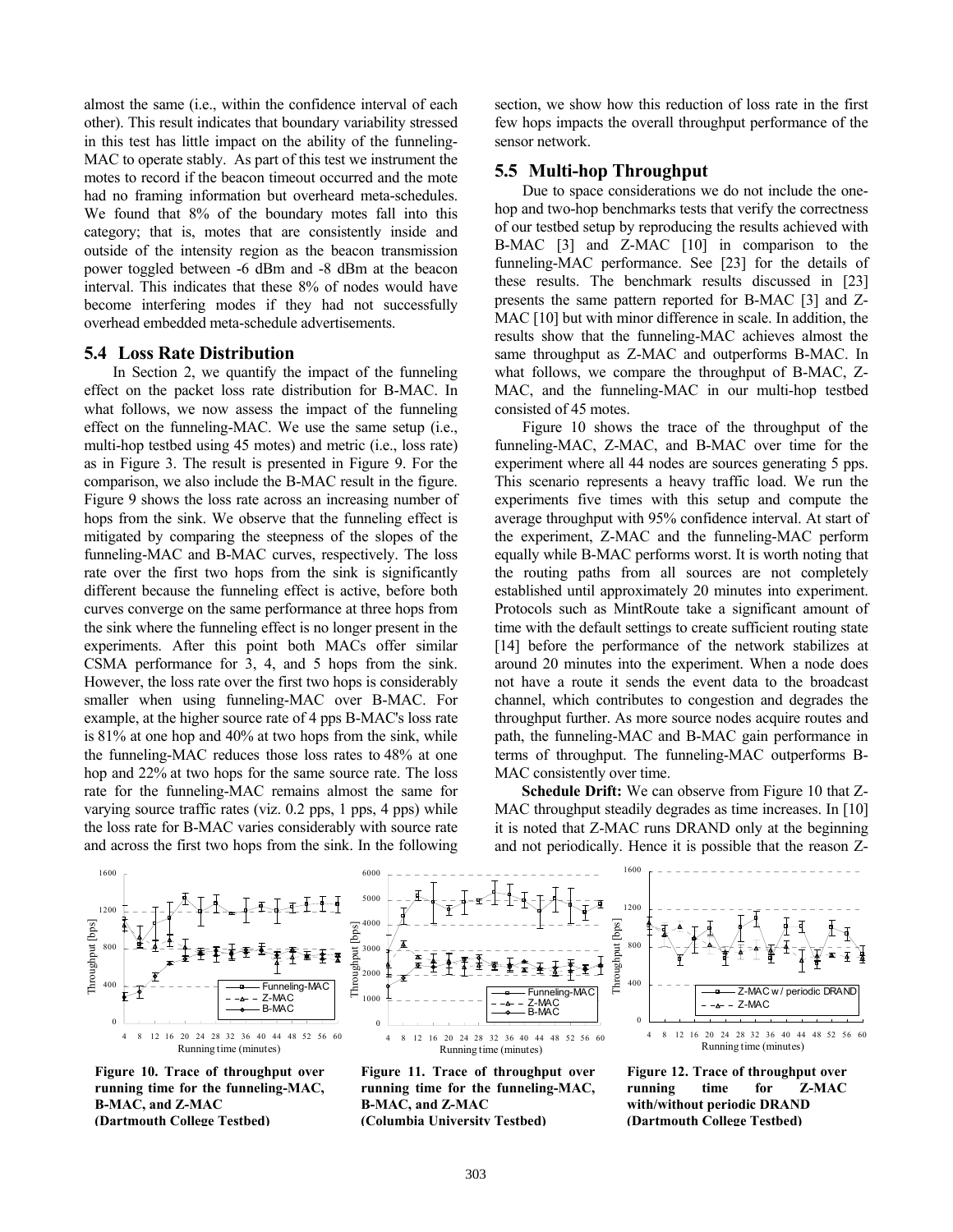MAC degrades is because it is susceptible to schedule drift where the initial schedule computed by DRAND is no longer valid due to time-varying radio conditions and possibly route changes, forcing Z-MAC to fall back to the performance of CSMA, as shown in the plot. To verify that the Z-MAC throughput degradation is not a product of our dense grid sensor testbed setup at Dartmouth College we ran the same experiment on a more sparse sensor testbed at Columbia University [23]. The Columbia testbed consists of only 31 mica-2 motes. The transmission power of each mote is set to -10dbm, and at this power, on average all nodes have at least 7 nodes from which the packet delivery ratio is at least 80%. The result presented in Figure 11 show that the Z-MAC throughput degradation is reproducible on the Columbia University testbed although the scale and timing of the degradation are different. For more details and results from the Columbia University testbed experiments see [23].

To confirm that the throughput degradation is due to schedule drift, we run Z-MAC with DRAND running at the start of the experiment and then every 12 minutes. After each DRAND run, each node reports its neighborhood table to the sink. We analyzed these reports of neighbor table from each node. Each node keeps a table that contains the IDs of its neighbors in its two-hop transmission range. The schedule (computed by DRAND) is the result of the interaction between the nodes within the two-hop transmission range. Hence, the neighbor table is a good indication of the validity of the schedule. Analyzing these reports, we observe that 76.7% of the nodes experience some changes in their neighbor table after each DRAND re-run.

In order to quantify the degree of change in neighborhood, we define a metric for the degree of change in the neighbor table of a node as,

$$
X_{ij} = \frac{D_{ij} + D_{ji}}{H_{ij}},\tag{1}
$$

where  $T_i$  is the neighbor table of a node after i-th DRAND run,  $D_{ij}$  is the number of nodes that are in neighbor table  $T_i$  but not in table  $T_j$ , and  $D_{ji}$  is the number of nodes that are in neighbor table  $T_j$  but not in  $T_i$ , and  $H_{ij}$  is the number of nodes that are in neighbor table  $T_i$  OR  $T_i$ .

After calculating  $X_{12}$ ,  $X_{23}$ ,  $X_{34}$ , and  $X_{45}$  of each node, we calculated the average of  $X_{12}$ ,  $X_{23}$ ,  $X_{34}$ , and  $X_{45}$  among the nodes. From the experiment, the average of *X12* (i.e., the

degree of changes between the first DRAND run at initial time and the second DRAND) is 45.5%. The average of  $X_{23}$ is 25.3%, the average of  $X_{34}$  is 30.5%, and the average of  $X_{45}$ is 31.0%.

The fact that the majority (76.7%) of the nodes experience some change in their neighbor table and the fact that average degree of change is considerable (ranging from 25.3% to 45.5%) indicates that the schedule computed by DRAND at the start of the experiment does not take into account the changes in neighborhood over the time. The neighborhood change is due to radio characteristic variability and environmental factors.

The throughput comparison between Z-MAC without periodic DRAND and Z-MAC with periodic DRAND is shown in Figure 12. The solid lines in Figure 12 indicate that Z-MAC with periodic DRAND does not suffer from the throughput degradation except for the time DRAND is running. During each DRAND run (at 12, 24, 36, and 48 minute in the experiment), the throughput degrades below 700 bps. At the beginning of the DRAND run, the DRAND neighbor table is initialized (zero entry in the table), so the network operates just like B-MAC during DRAND run. In addition, the signaling overhead of DRAND contributes to the degradation. It is shown in the Section 5.6 that the signaling overhead of DRAND is large. As soon as the DRAND run is complete, the throughput returns back to 1000 bps or greater; the value of which is the same level as the throughput just before the DRAND run begins. This result (that Z-MAC with periodic DRAND does not suffer from throughput degradation) indicates that the schedule computed by DRAND running every 12 minutes is responsive to neighbor changes for our network configuration and conditions. Hence, this result indicates that the cause of throughput degradation is due to the schedule drift where the initial schedule computed by DRAND is no longer valid.

**Varying Workload:** Figure 13 compares the throughput of the funneling-MAC, Z-MAC, and B-MAC over varying number of sources and data rates. We varied the number of sources each time we run an experiment. When the number of sources is less than 44, the sources are randomly chosen among 44 sensor nodes in the grid. We also varied the packet generation rates of the sources each time we run a test. The



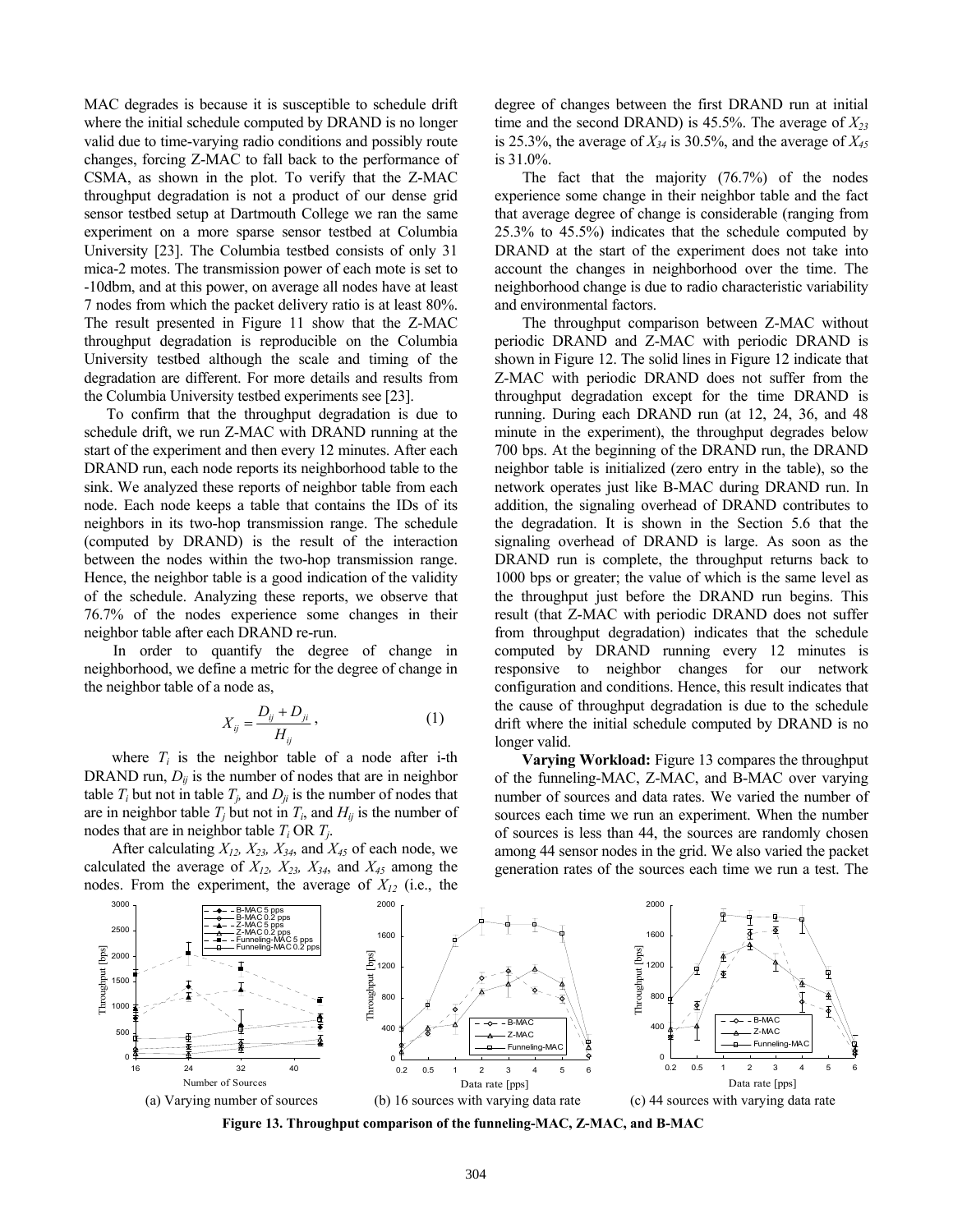x-axis values represent the number of packets generated per source node.

From Figure 13 we note that the overall throughput results show that the funneling-MAC consistently achieves greater throughput than B-MAC and Z-MAC under various conditions, such as changing number of sources and changing data rates (from very low rates to very high rates). The throughput curves for Z-MAC and B-MAC shown in Figure 13 follow the same general pattern in [10]. For light traffic, Z-MAC and B-MAC perform the same, while for high loads Z-MAC outperforms B-MAC. Note that for data rates higher than 5 pps, MintRoute protocol cannot setup routing paths for any node, thus, after this rate the network goes into collapse as clearly indicated in Figure 13 (b).

There are two reasons why Z-MAC only shows marginal improvements over B-MAC in the presence of the funneling effect while the funneling-MAC outperforms both B-MAC and Z-MAC by a large margin. One of the reasons is the schedule-drift associated with Z-MAC. The other reason is currently that DRAND cannot take into account the funneling effect and the need to allocate more slots to nodes in the intensity region. This is because DRAND is a pure distributed coloring algorithm that does not take into account the existence of the central entity (i.e., the sink) and the funneling traffic pattern. Hence, DRAND can only allocate the same amount of slots among its two hop neighbors. In contrast, the funneling-MAC is capable of allocating slots based on the funneling traffic pattern so that the funneling-MAC allocates more slots to the nodes closer to the sink providing a big win in performance of the measured throughput at the sink.

We also note that the funneling-MAC performs better than Z-MAC and B-MAC even under light traffic conditions where the funneling effect is evident. So even under light load B-MAC and Z-MAC are not capable of mitigating the negative effects of funneling.

#### **5.6 Energy Tax and Signaling Overhead Cost**

In order to analyze the cost of delivering data packets to the sink, we define the energy tax  $E_{\text{tar}}$  as,

$$
E_{\text{tax}} = \frac{D_t + C_t}{D_d \cdot n} \tag{2}
$$

where  $D_t$  is the amount of data packets transmitted (either by source nodes or intermediate nodes) in number of bits,  $C_t$  is



**Figure 14. Energy tax comparison of the funneling-MAC, Z-MAC, and B-MAC** 

the total amount of control packets transmitted in number of bits,  $D_d$  is the amount of packets delivered to the sink, and *n* is the number of nodes in the network. We measure the signaling overhead cost *Esig* as,

$$
E_{sig} = \frac{C_t}{D_d \cdot n} \tag{3}
$$

The energy tax includes the overhead of control messages if a MAC protocol introduces some control messages. The funneling-MAC introduces signaling for beacon packets, schedule packets, path information field, and meta-schedule, which we considered when computing the energy tax. B-MAC does not introduce any control packets. Z-MAC introduces sync packets for local synchronization. In the Figures 14 and 15 we consider Z-MAC with and without the DRAND overhead. If a data packet has to travel *i* hops to reach the sink, the energy used in delivering this packet *i*  hops is included in the energy tax as well. If a data packet is lost after traveling *j* hops, the energy used in delivering this packet *j* hops is included in the energy tax. The signaling overhead cost only considers the overhead of control messages and not the cost due to packet loss. The testbed settings are the same as the settings in Section 5.5.

The funneling-MAC introduces more signaling overhead compared to B-MAC but the funneling-MAC reduces the energy wasted by reducing the packet losses to the extent that the funneling-MAC has lower or equal energy tax compared to B-MAC despite its signaling overhead, as we can see from Figure 14. B-MAC does not perform well when the data rate is greater than 2 pps resulting in a high energy tax for B-MAC. In contrast, the funneling-MAC exhibits consistently lower energy tax. Z-MAC also reduces the energy wasted by packet losses to the extent that Z-MAC has a lower or equal energy tax compared to B-MAC despite the overhead of sync packets. However, Z-MAC has a greater energy tax than the funneling-MAC when the data rate is greater than 2 pps. This is because the funneling effect impacts Z-MAC's overall energy tax as packet loss increases. In summary, our results indicate that even though the funneling-MAC has more signaling in its basic protocol than the other protocols, it is a more energy efficient than Z-MAC and B-MAC. The signaling overhead cost of the funneling-MAC and Z-MAC are similar if we do not consider the overhead of running DRAND. Also from the schedule drift exhibited in Figures 10, 11 and 12 for Z-MAC it would be



**Figure 15. Signaling overhead cost of the funneling-MAC and Z-MAC**